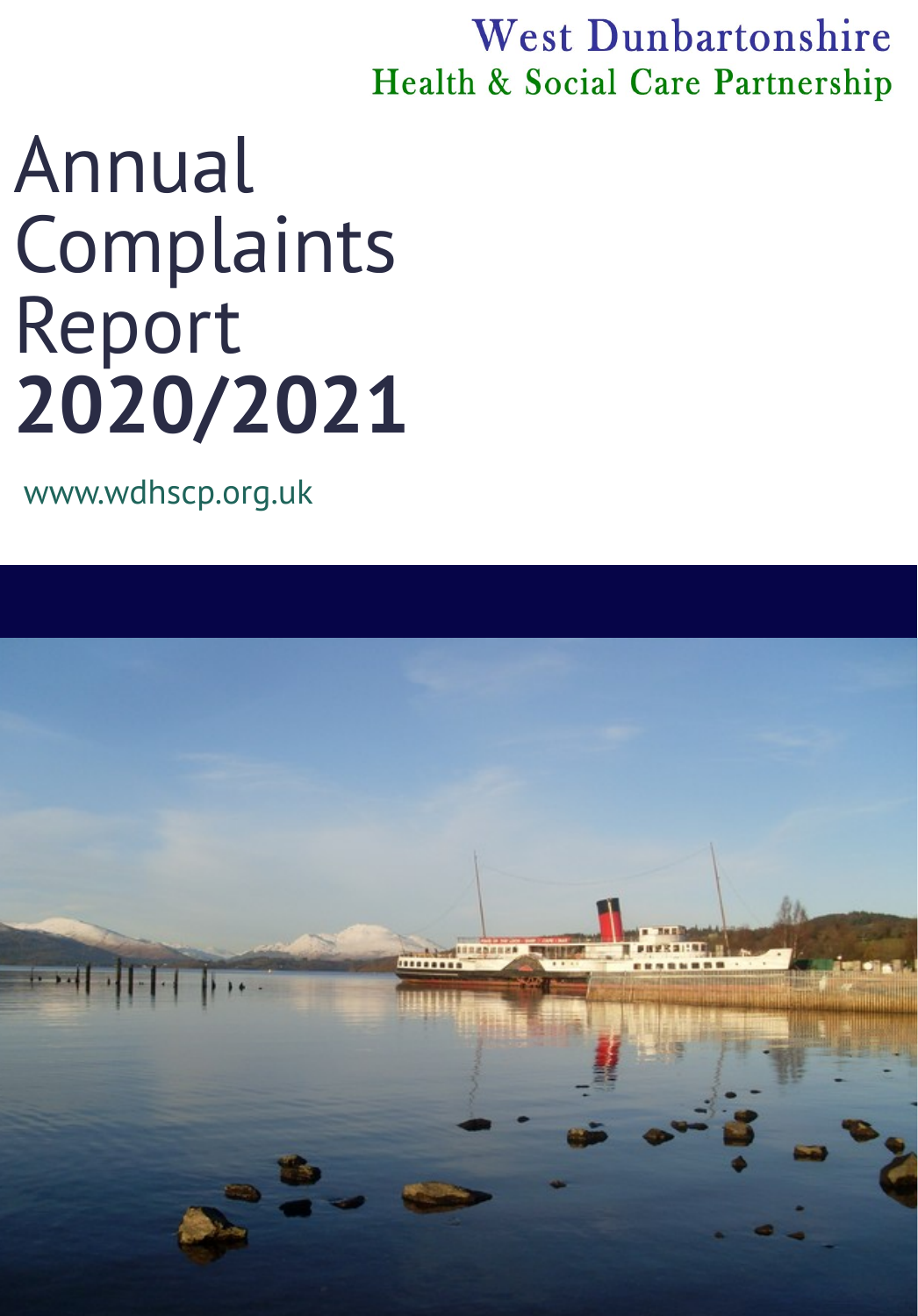Annual Complaints Report 2020/2021 1

### Contents



Introduction

Model Complaints Handling Procedures

SPSO Performance Framework

Appendix 1: Stage 2 Complaints

2 2

3

5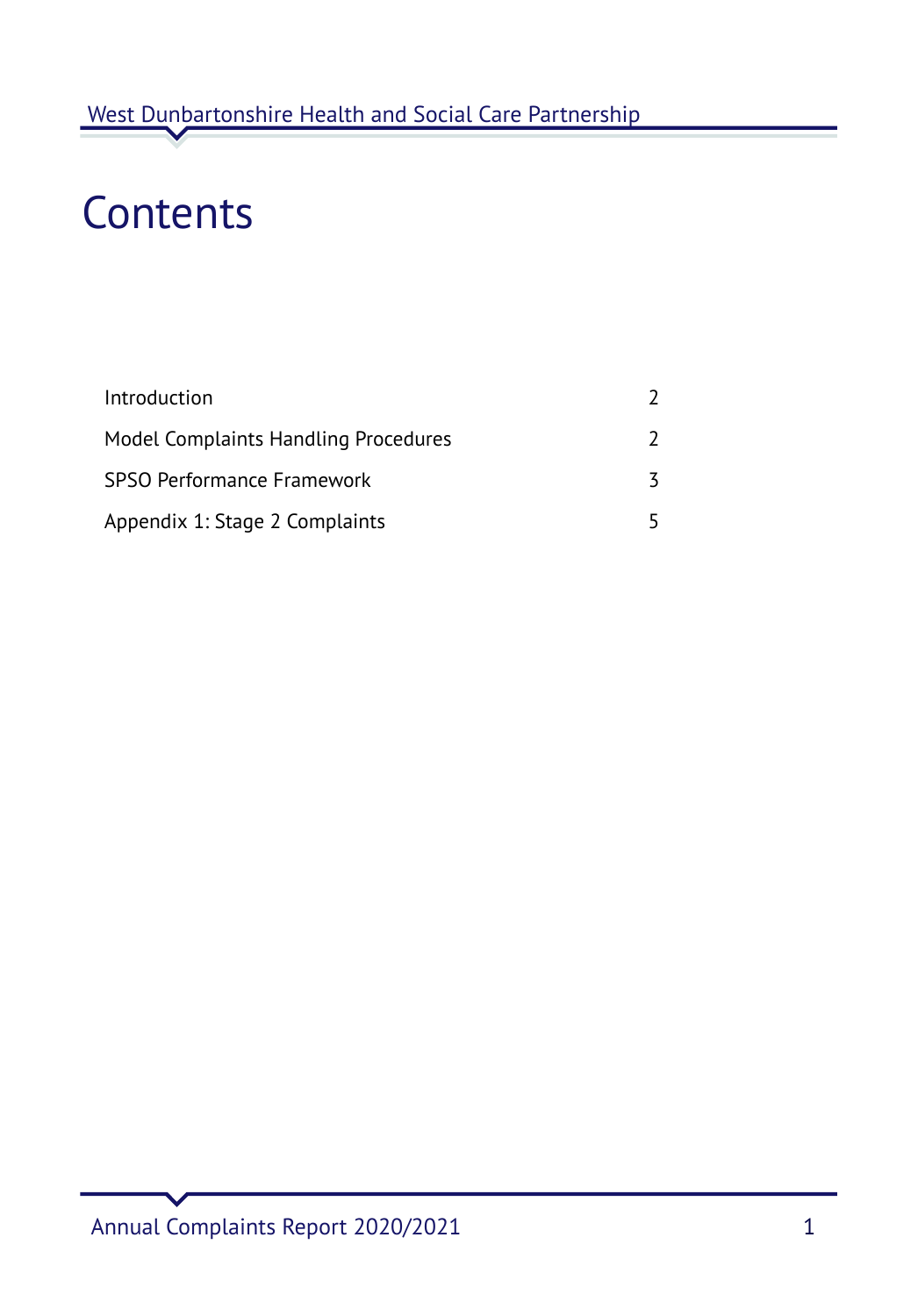### Introduction

West Dunbartonshire Health and Social Care Partnership (HSCP) aims to provide the best services possible for our citizens, however there will be instances where people feel dissatisfied with, or let down by, the service they receive. As an organisation we value any and all feedback we receive. Making a complaint to the HSCP gives us the opportunity to put things right for individuals and to improve our services. By investigating complaints and looking at any trends or patterns in complaints received, we can identify areas for improvement, gaps in service provision, training needs within the organisation or where particular groups may be experiencing similar dissatisfaction with our services. Often complaints can give us a fresh perspective: identifying issues or problems which we, working within the organisation, have not fully considered from a service user's point of view.

How we handle our complaints is essential to restoring positive relationships with people who feel let down by our services. This report will outline how we handled complaints during the period 1st April 2020 to 31st March

#### West Dunbartonshire Health and Social Care Partnership



# Model Complaints Handling Procedures

All public authorities in Scotland are required to produce, operate and report on a Model Complaints Handling Procedure (MCHP) in line with the Scottish Public Services Ombudsman's MCHP and Performance Framework.

Complaints about the functions and operation of West Dunbartonshire Health and Social Care Partnership Board are dealt with through the HSCP Board's MCHP which was developed during 2020/21 and was approved by the Board at their meeting on 26th November 2020. The HSCP Board's MCHP can be found on our website at **HSCP** Board MCHP. The HSCP has a duty to report on any [complaints](http://www.wdhscp.org.uk/media/2405/wdhscp-complaints-procedure-april-2021.pdf) managed under the HSCP Board's MCHP. There were no complaints received about the functions of the HSCP Board during 2020/21.

When a complaint is received by West Dunbartonshire HSCP about our services, and not the functions of the HSCP Board, a decision is taken whether to process the complaint under either West Dunbartonshire Council's MHCP or NHS Greater Glasgow and Clyde's MHCP depending upon which service areas are covered. For example a complaint about service provided by Children's Social Work Services would be managed under the Council's MCHP but a complaint about a Psychiatry service would be managed under the NHS MCHP. West Dunbartonshire Council and NHS Greater Glasgow and Clyde will include these HSCP complaints in their Annual Complaints Reports however in the interests of openness and transparency and to fully reflect on the HSCP's handling of complaints they will also be included in this report.

There are two stages to both the Council and NHS MCHPs:

### Stage 1 Frontline Resolution

We aim to respond to complaints quickly. This could mean an on-the-spot apology and explanation if something has clearly gone wrong, or immediate action to resolve the problem. We will respond to a stage 1 complaint within five working days or less, unless there are exceptional circumstances. If the person making the complaint is not satisfied with the response they are given at this stage, they can choose to take their complaint to stage 2.

### Stage 2 Investigation

Stage 2 deals with two types of complaint: those that have not been resolved at stage 1 and have been escalated to stage 2; and those complaints that clearly require investigation and so are handled from the onset as stage 2. For a stage 2 we will acknowledge receipt of the complaint within three working days and provide a full response as soon as possible, normally within 20 working days. If our investigation will take longer than 20 working days, we will inform the person making the complaint of our revised time limits and keep them updated on progress.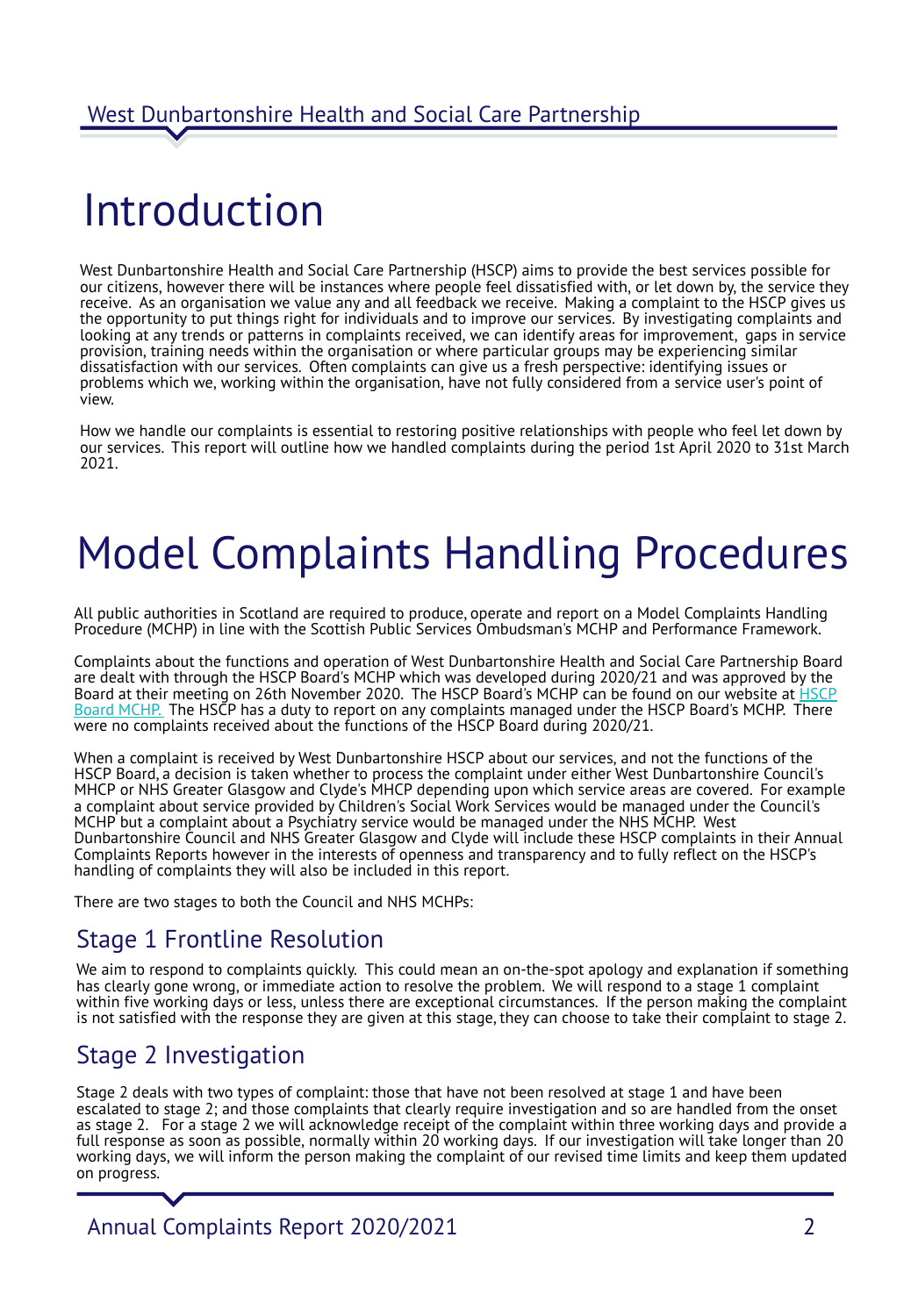The Scottish Public Services Ombudsman (SPSO) have developed a standardised set of complaints performance indicators which organisations are required to use to understand and report on performance in line with the MCHP. The consistent application and reporting of performance against these indicators will also be used to compare, contrast and benchmark complaints handling with other organisations, and in doing so will drive shared learning and improvements in standards of complaints handling performance.

The SPSO required all MCHPs to be fully implemented by April 2021. Full year reporting of these indicators would therefore be anticipated to be required from 2021/22 going forward. To establish a baseline and identify any gaps in recording processes we have chosen to report the new indicators from 2020/21.

#### West Dunbartonshire Health and Social Care Partnership



#### Indicator 1: Learning From Complaints

Complaints are routinely reported to our Senior Management Team and through the HSCP's Clinical and Care Governance meetings. These reports cover volume of complaints, compliance with timescales and outcomes by service area. Further detail at this level is available at Appendix 1. Detail is also provided about the nature of each complaint by theme and any actions taken as a result of the complaint investigation and resolution.

- Importance of reviewing processes to ensure efficient and fit for purpose.
- Importance of staff communicating timeously, clearly and respectfully with service users and family members.  $\bullet$
- Importance of staff adhering to the General Data Protection Regulations, ensuring proper use of systems with accurate record keeping.
- The need to follow Data Protection Legislation in relation to sharing personal data with third parties.

During 2020/21 learning from complaints contributed to the following agreed actions:

- Complaint investigation highlighted the pressures on the Social Work Duty service and will contribute to the review of duty referrals and requests for assistance from other professionals going forward.
- Services to review communication with service users during the transition period from Child to Adult services.
- Additional support and the sourcing of learning opportunities for Health Visiting staff in terms of managing challenging parental behaviour.

More general learning which was agreed and was to be disseminated through team meetings and briefings was:

Work was also begun to improve the complaints process itself. A quality assurance review of a sample of complaints is underway to identify where the process has worked well and where it has not worked well due to delays, information gaps, communication between teams. The quality of responses is also being considered and a suite of draft templates has been developed, adapting SPSO tools available online, to assist investigating officers with the investigation process and to give a full and structured response to complaints. Once finalised this will form a complaints toolkit for staff to access online.

Self-evaluation against the SPSO's Complaints Improvement Framework has also begun and this will be reviewed as part of our monitoring of the effectiveness of our improvements.

#### Indicator 2: Volume of Complaints Received

This indicator counts all stage 1 complaints, whether they were escalated to stage 2 or not, plus all complaints which were treated on receipt as stage 2. West Dunbartonshire HSCP received a total of 83 complaints during 2020/21.

## SPSO Performance Framework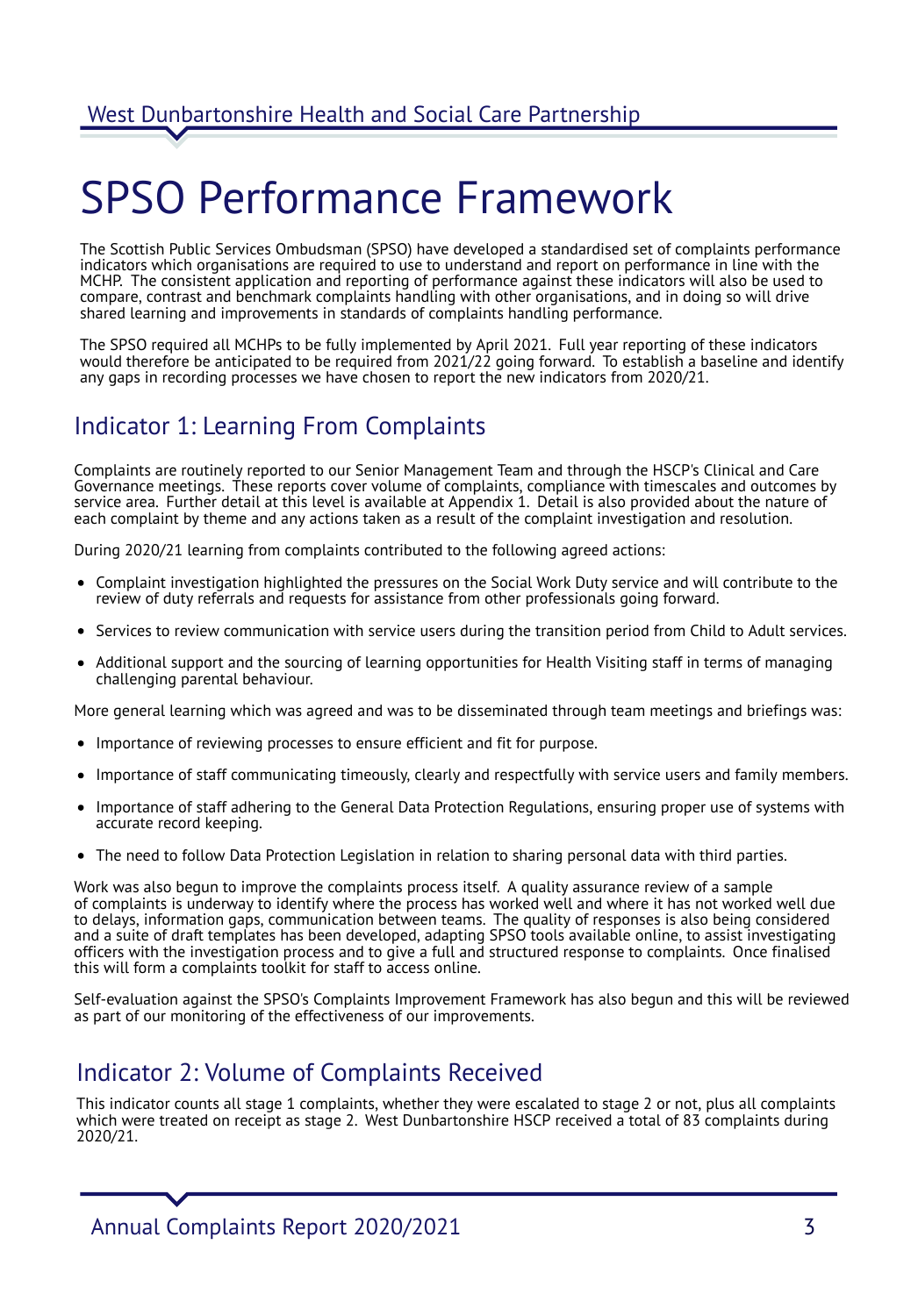#### West Dunbartonshire Health and Social Care Partnership



Stage 1 complaints: 34% were closed within 5 working days, 19 of the 56 received. For the remainder we have been unable to identify whether they have been closed within timescale and we will be improving our recording mechanisms during 2021/22 to more accurately report this figure. For those stage 1 complaints that were not referred through the Information Team, who manage complaints, but made directly with frontline services, it would be anticipated that most would be dealt with as they arose however we do not yet have the data to evidence this.

Stage 2 complaints: 47% were closed within 20 working days, 14 of the 30 received. Complex complaints that cut across services often take longer to co-ordinate a response. We endeavour to keep people informed of any extension to timescales required to make a full response however this has not been carried out in every case during 2020/21.

Complaints escalated from stage 1 to stage 2: Of the 3 complaints escalated, 2 were closed within timescale i.e. 67%

#### Indicator 3: Complaints Closed Within Timescale

#### Indicator 4: Average Time to Full Response

Stage 1 complaints: Due to the gaps in recording we are unable to report this for stage 1 complaints.

Stage 2 complaints: The average time to full response was 23 working days.

Complaints escalated from stage 1 to stage 2: The average time to full response after escalation was 17 working days.

#### Indicator 5: Outcomes of Complaints

Stage 1 complaints: Due to the gaps in recording we are unable to report this for stage 1 complaints however those complaints which have not been escalated to stage 2 have been resolved in some way.

|                   |               | Stage 2 |        | <b>Escalated to Stage 2</b> |  |
|-------------------|---------------|---------|--------|-----------------------------|--|
| Outcome           | <b>Number</b> | %       | Number | %                           |  |
| Upheld            |               | 3%      |        | 0%                          |  |
| Partially Upheld  |               | 23%     | 2.     | 67%                         |  |
| <b>Not Upheld</b> | 18            | 60%     |        | 33%                         |  |
| Unsubstantiated   | 2.            | 7%      |        | 0%                          |  |
| Ongoing           |               | 7%      |        | 0%                          |  |

| <b>WEBB</b> | 30<br>na Tan | 100% |  | <b>Contract Contract State</b> |
|-------------|--------------|------|--|--------------------------------|
|-------------|--------------|------|--|--------------------------------|

There are a further 3 indicators which are not required to be reported on but are recommended by the SPSO. These relate to raising awareness of complaints handling, lessons learned and identifying any barriers to making a complaint; staff training in frontline resolution, complaints handling and investigations; and customer satisfaction with their experience of making a complaint and their response.

The development work currently underway to review our processes and online and training resources should have an impact on these areas. We are also exploring ways to gather feedback on the complaints experience and whether this is feasible across both stage 1 and stage 2 complaints.

The HSCP is committed to making the complaints experience as easy and accessible as possible and to use our complaints as a valuable resource to improve services for the people of West Dunbartonshire.